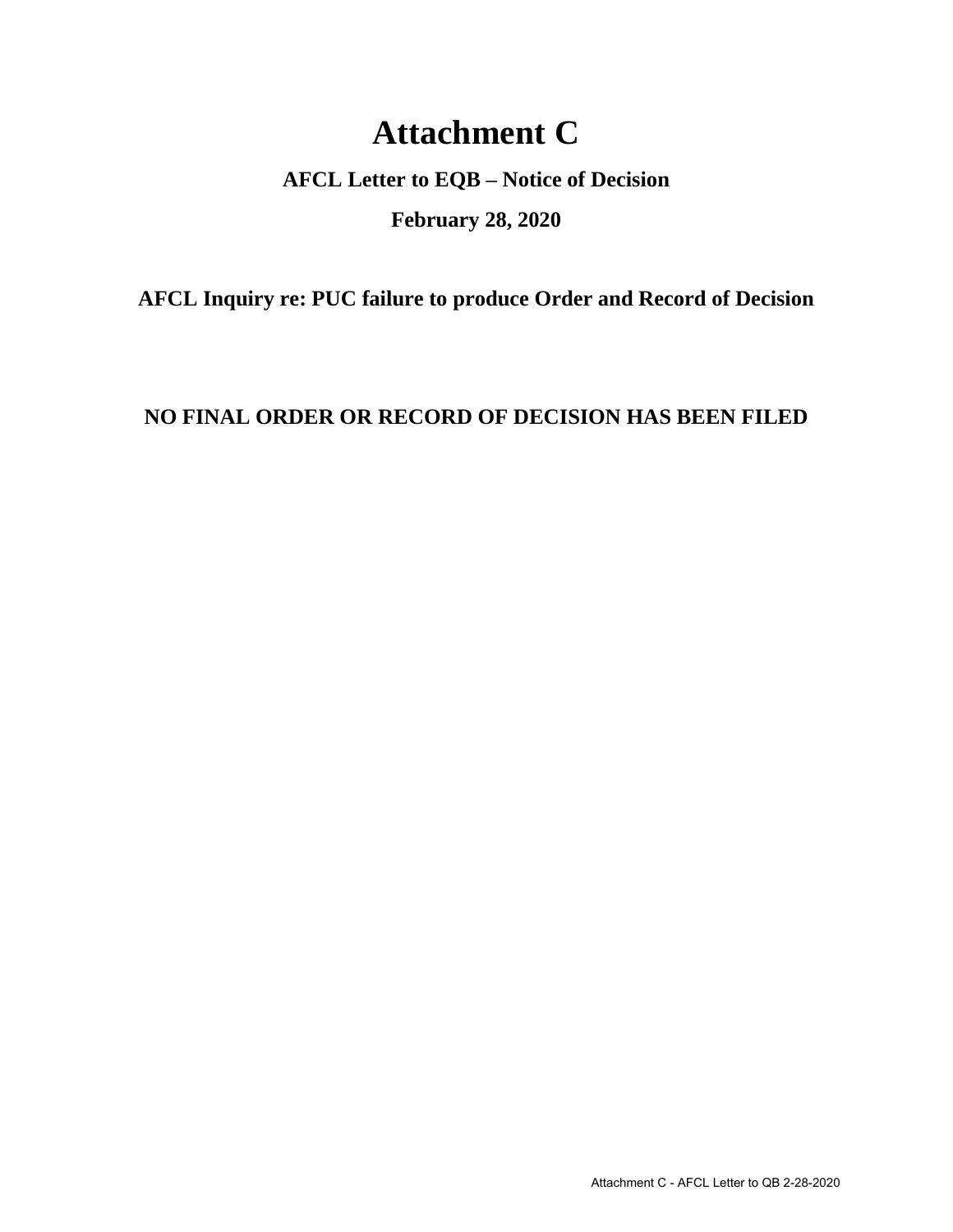## **Legalectric, Inc.**

**Carol Overland Attorney at Law, MN #254617 Energy Consultant—Transmission, Power Plants, Nuclear Waste overland@legalectric.org**

1110 West Avenue Red Wing, Minnesota 55066 612.227.8638



February 28, 2020

Katie Pratt **Katie.** Pratt **Constanting Constanting Constanting Constanting Constanting Constanting Constanting Constanting Constanting Constanting Constanting Constanting Constanting Constanting Constanting Constanting Co** Interim Executive Director Environmental Quality Board 520 Lafayette Road North Saint Paul, MN 55155

RE: **Public Utilities Commission Failure to Issue Order and Record of Decision** Petition for Environmental Assessment Worksheet Application of Freeborn Wind Energy, LLC for a Large Wind Energy Conversion System Site Permit for the 84 MW Freeborn Wind Farm in Freeborn County PUC Docket: IP-6946/WS-17-410

Dear Ms. Pratt and Ms. Wilson:

Association of Freeborn County Landowners filed its Petition for Environmental Assessment Worksheet for the Freeborn Wind Project with the EQB on January 1, 2020. On January 17, 2020, the Public Utilities Commission requested an extension of time to address the Petition:

Because of these requirements, the Commission requests an additional 15 working days to have the matter come before the Commission (tentatively scheduled for the February 6, 2020 Agenda Meeting). Per point 6 of your letter, the Commission will prepare a record of decision as part of its order in Commission Docket Number E002/WS-17-410, and provide notification as provided in Minnesota Rule 4410.1000.

Letter, January 17, 2020. The extension request was granted by the EQB on January 21, 2020.

The Public Utilities Commission met on February 6, 2020. One week later, the Commission sent a letter to the EQB with "notice" of its decision, framed as the Public Utilities Commission's response to the January 3, 2020 petition. There was no Order or Record of Decision attached. The Commission's letter stated: